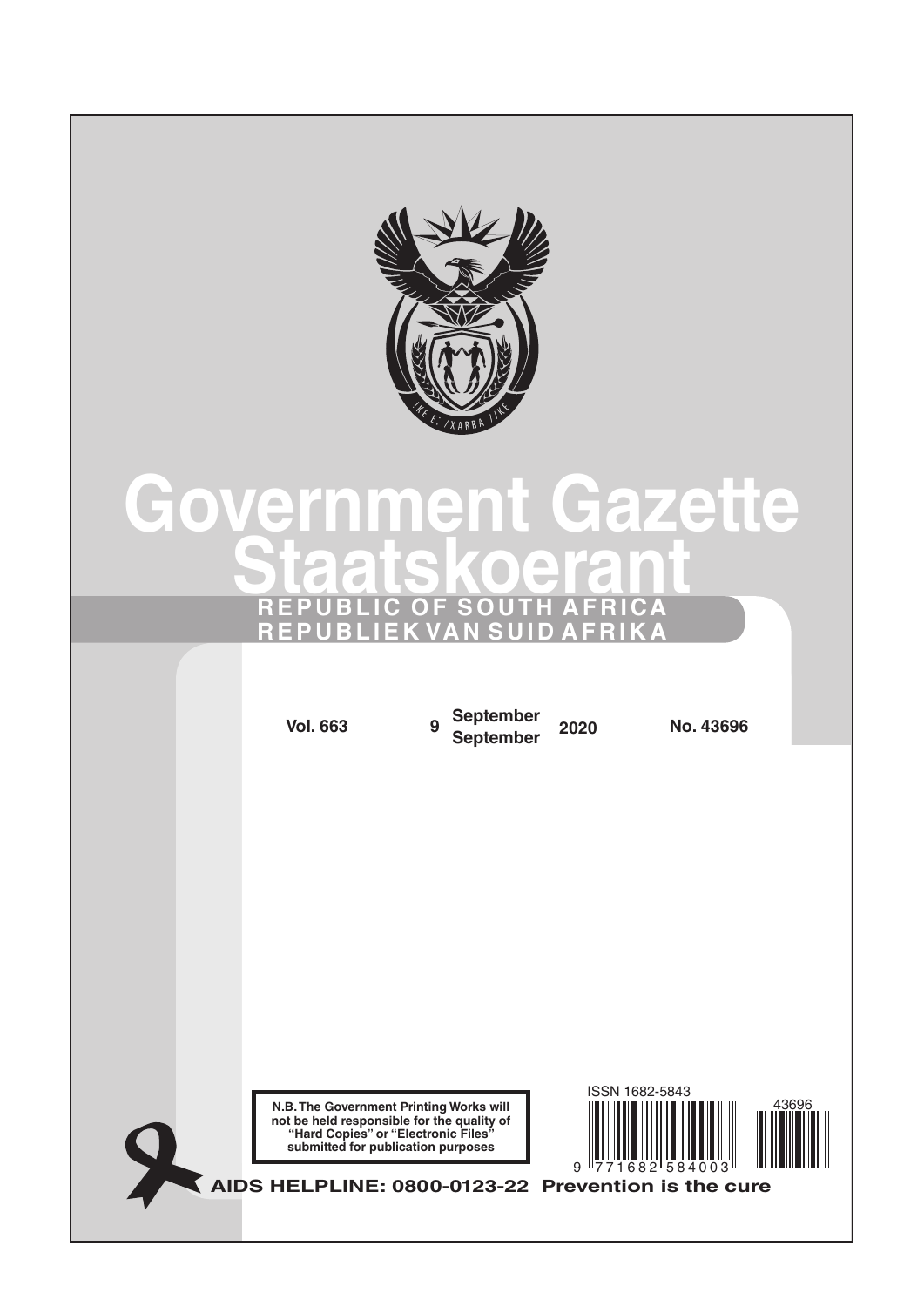# **IMPORTANT NOTICE:**

**The GovernmenT PrinTinG Works Will noT be held resPonsible for any errors ThaT miGhT occur due To The submission of incomPleTe / incorrecT / illeGible coPy.**

**no fuTure queries Will be handled in connecTion WiTh The above.**

#### **Contents**

Government Notices • Goewermentskennisgewings **Environment, Forestry and Fisheries, Department of/ Omgewingsake, Bosbou en Visserye, Departement van** 970 Disaster Management Act (57/2002): Directions regarding measures to address, prevent and combat the spread of COVID-19 regulation to National Environmental Management permits and licences .......................................... 43696 3 *Page Gazette No. No. No.*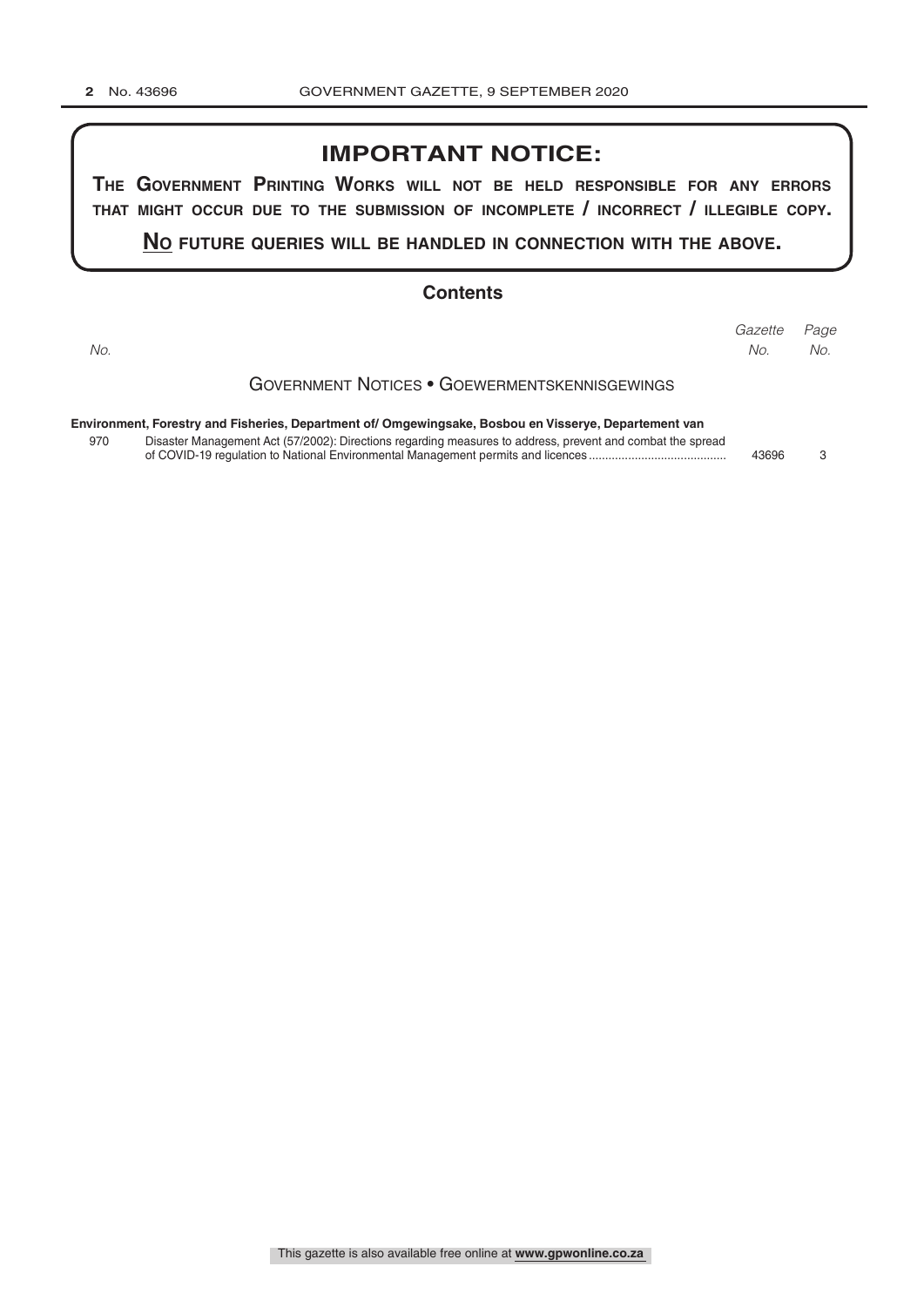# Government Notices • Goewermentskennisgewings

#### **DEPARTMENT OF ENVIRONMENT, FORESTRY AND FISHERIES**

**NO. 970 09 SEPTEMBER 2020**

DIRECTIONS REGARDING MEASURES TO ADDRESS, PREVENT AND COMBAT THE SPREAD OF COVID -19 RELATING TO NATIONAL ENVIRONMENTAL MANAGEMENT PERMITS AND LICENCES

I, Barbara Dallas Creecy, Minister of Forestry, Fisheries and the Environment hereby issue the Directions set out in the Schedule in terms of regulation 4(10) of the Regulations issued by the Minister of Cooperative Governance and Traditional Affairs in terms of section 27(2) of the Disaster Management Act, 2002 (Act No. 57 of 2002) and published on 29 April 2020 in Government Notice No. R. 480 of Government Gazette No. 43258, as amended.

DATE: 08/09/2020 BARBARA DALLAS CREECY MINISTER OF FORESTRY, FISHERIES AND THE ENVIRONMENT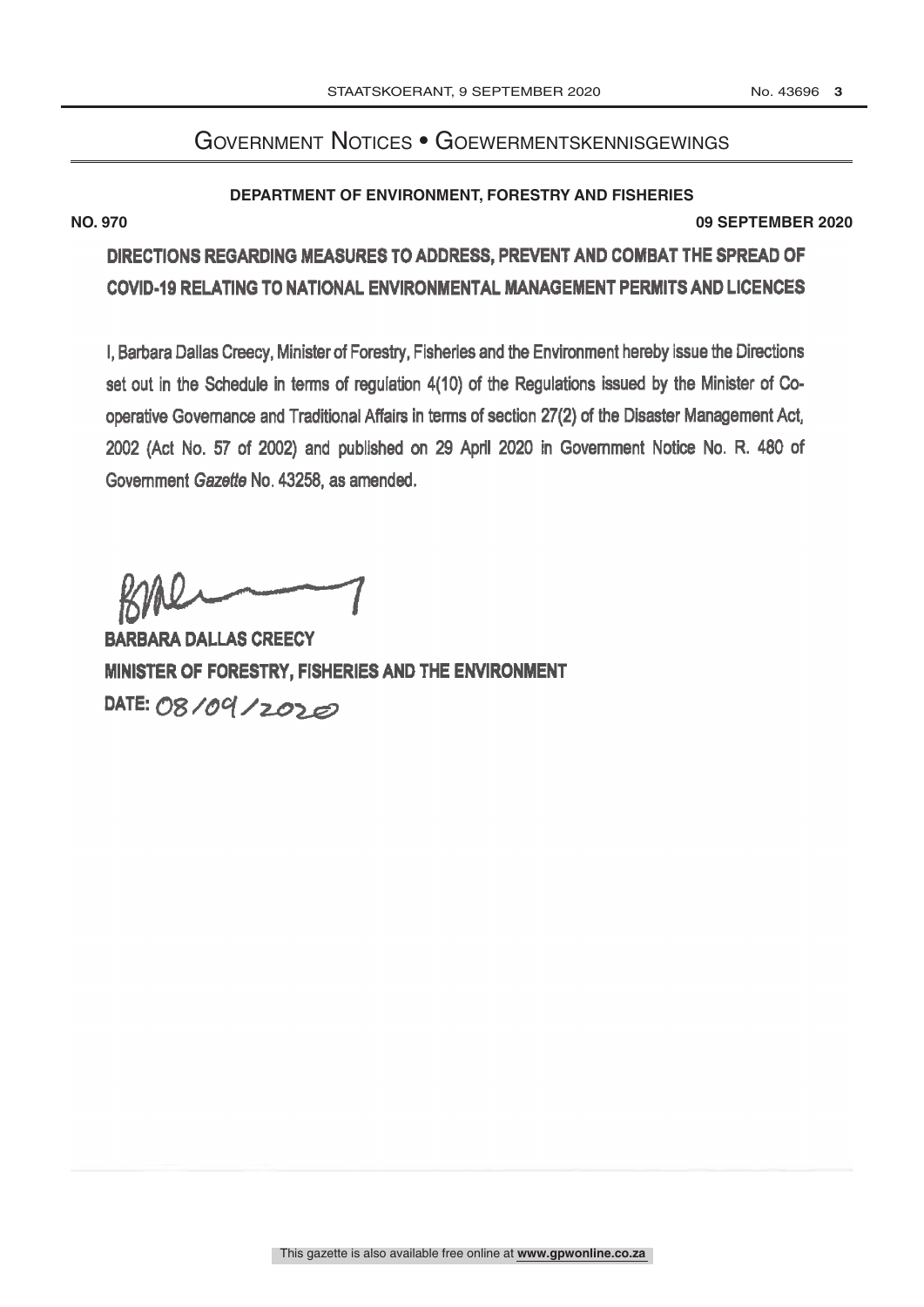#### **SCHEDULE**

#### 1. Definitions

In these Directions, any word or expression to which a meaning has been assigned in the National Environmental Management Act, the National Environmental Management: Waste Act, the National Environmental Management: Air Quality Act, the Environmental Impact Assessment Regulations and the National Appeal Regulations, bears the meaning so assigned and, unless the context otherwise Indicates-

"Alert Level" means the relevant Alert Level as contemplated in the Regulations;

"Environmental Impact Assessment Regulations" means the Environmental Impact Assessment Regulations issued in terms of sections 24(5) and 44 of the National Environmental Management Act and published on 4 December 2014 in Government Notice No. R. 982 of Government Gazette No. 38282;

"National Appeal Regulations" means the National Appeal Regulations issued in terms of section 44(1)(a), read with section 43(4) of the National Environmental Management Act and published on 8 December 2014 in Government Notice No. R. 993 of Government Gazette No. 38303;

"National Environmental Management Act" means the National Environmental Management Act, 1998 (Act No. 107 of 1998);

"National Environmental Management: Air Quality Act" means the National Environmental Management: Air Quality Act, 2004 (Act No. 39 of 2004);

"National Environmental Management: Waste Act" means the National Environmental Management: Waste Act, 2008 (Act No. 59 of 2008);

"Permitting Directions" means the Directions published in Government Notice No. 650 in Government Gazette No. 43412 of 5 June 2020 which applied during Alert Level 3;

"Regulations" means the Regulations issued in terms of section 27(2) of the Disaster Management Act, 2002 (Act No. 57 of 2002) and published under Government Notice No. R.480 of Government Gazette No. 43258 of 29 April 2020, as amended by Government Notices Nos. R. 608 of Government Gazette No. 43364 of 28 May 2020, R. 714 of Government Gazette No. 43476 of 25 June 2020, R. 763 of Government Gazette No. 43521 of 12 July 2020, R. 846 of Government Gazette No. 43577 of 31 July 2020 and R. 891 of Government Gazette No. 43620 of 17 August 2020; and

"repealed Directions" means the Directions published on 31 March 2020 in Government Notice No. 439 of Government Gazette No. 43190.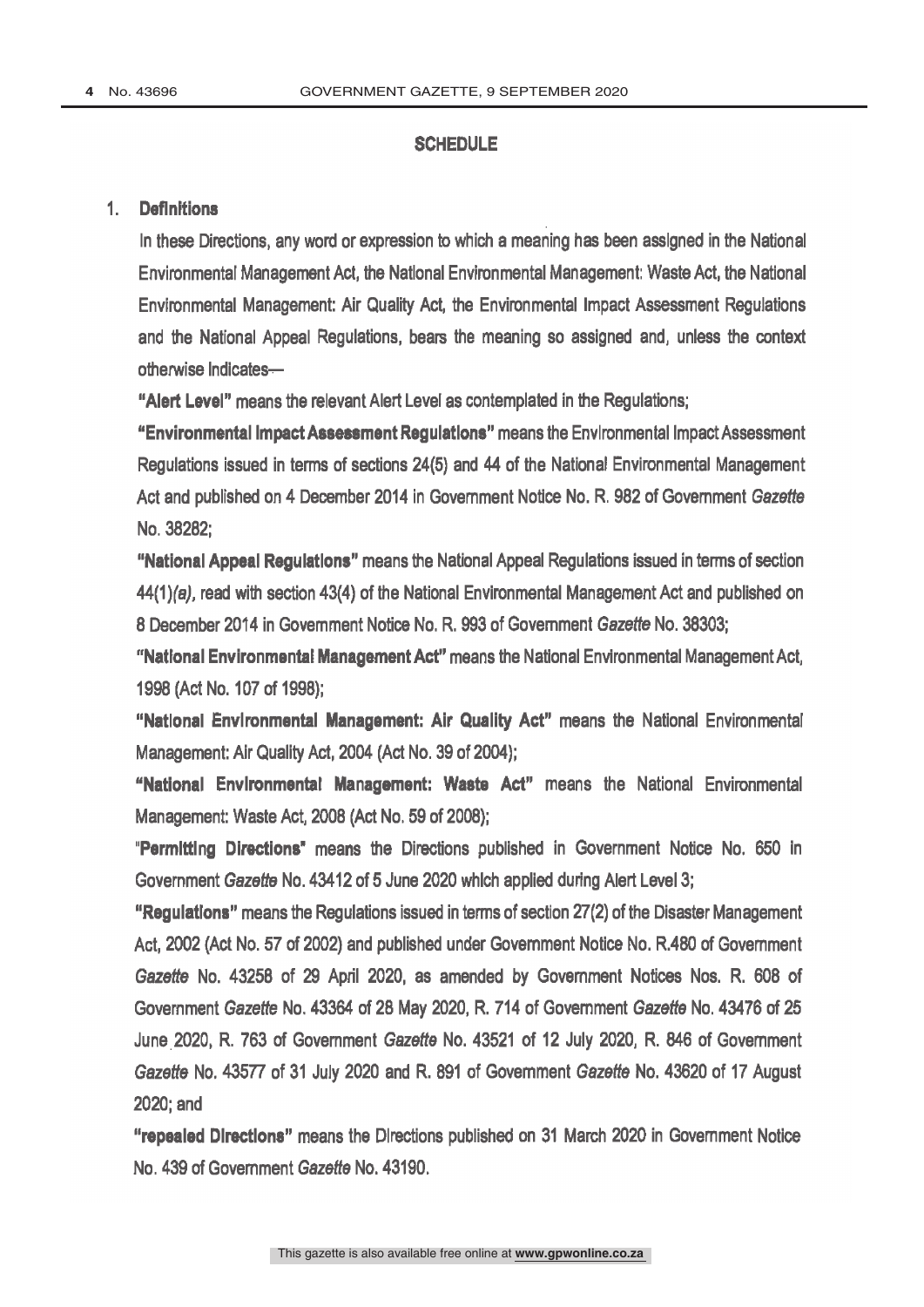# 2. Purpose

The purpose of these Directions is to curtail the threat posed by the COVID-19 pandemic and to alleviate, contain and minimise the effects of the national state of disaster, and in particular to provide directions to ensure fair licensing processes and public participation processes as required by the laws contemplated in the Permitting Directions.

### 3. Application

- 3.1 This Notice applies to the parties contemplated in paragraph 3.1 of the Permitting Directions.
- 3.2 Where any of the licensing authorites or competent authorities affected by these Directions has publicly indicated that a different arrangement applies in respect of paragraph 4, such an arrangement will prevail over any arrangement indicated in these Directions.

### 4. Extension of timeframes

For any decisions or processes affected by the timeframes contemplated in paragraphs 5.1(a) and 5.2(a), (b) and (d) of the repealed Directions, for which processes, services or actions were suspended, extended or deemed extended from 27 March 2020, including the period of validity of decisions or dates on which environmental audit reports were due for submission, and which processes, services or actions-

- (a) were not resumed in terms of the Permitting Directions, but which are resumed under Alert Level 2 or lower Alert Level, the appropriate actions and steps must be taken, in terms of the applicable legislation, in order to avoid the lapsing or expiry of such decisions or processes-
	- $(i)$ within 30 days of the publication of these Directions in the Gazette; or
	- $(ii)$ where outstanding actions or steps cannot be concluded within a period of 30 days of publication of these Directions in the Gazette, within such period that is deemed appropriate and reasonable to conclude such outstanding actions or steps, which period must be agreed to with, and confirmed by, the relevant authority in writing within 30 days of publication of this Notice in the Gazette, and which agreed period must be communicated by the applicant, holder of the decision, appellant or any other responsible party without undue delay, to all parties affected by such process or decision;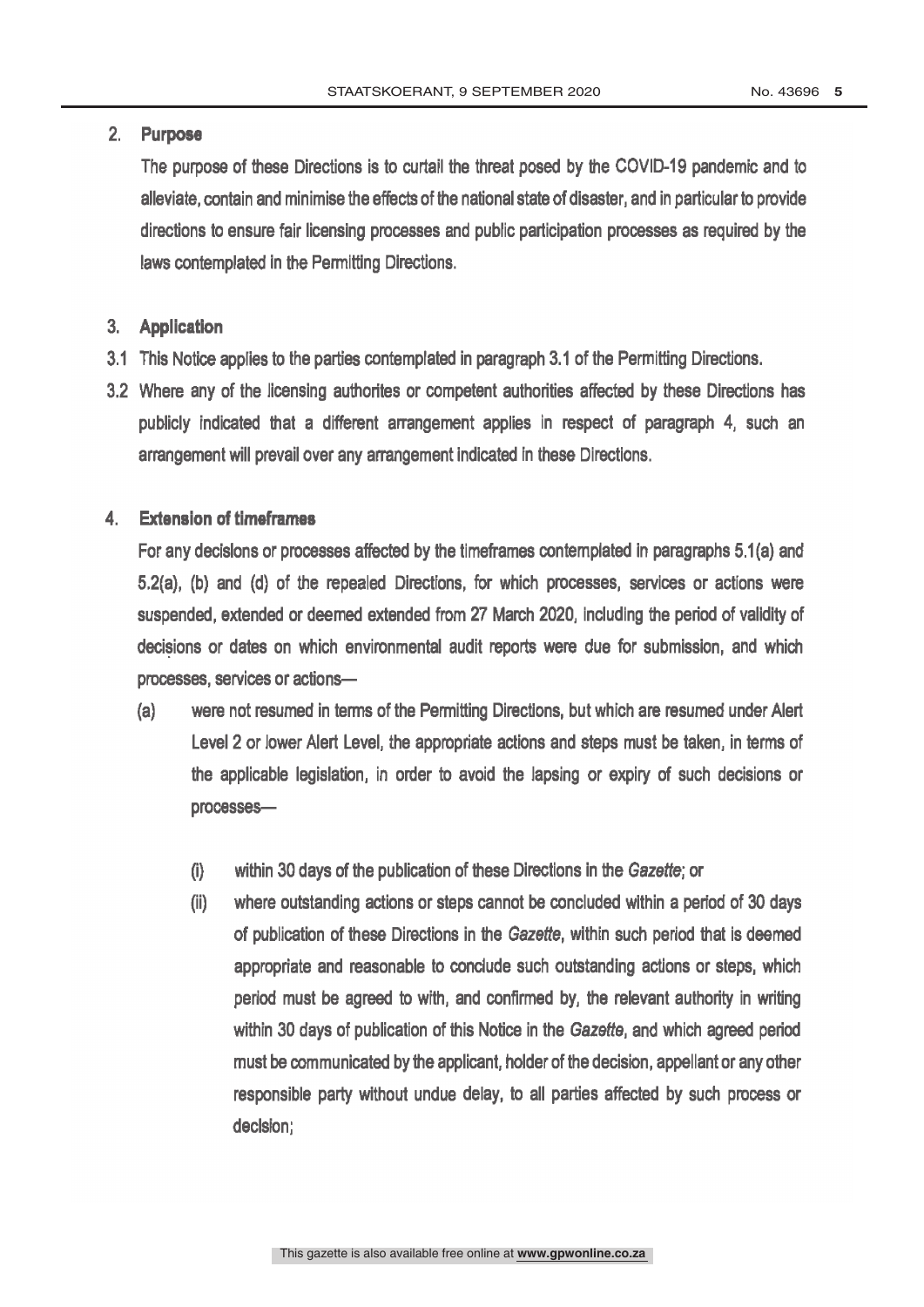(b) were resumed under the Permitting Directions during Alert Level 3, such processes, services or actions must continue subject to adherence to any applicable extended timeframes as contemplated in paragraphs 4.2 and 4.3 of the Permitting Directions or agreements reached regarding a specific decision or process between the relevant parties as contemplated in the Permitting Directions.

#### 5. Commencement and duration

These Directions come into effect on the date of publication in the Government Gazette and will apply for the period of the national state of disaster.